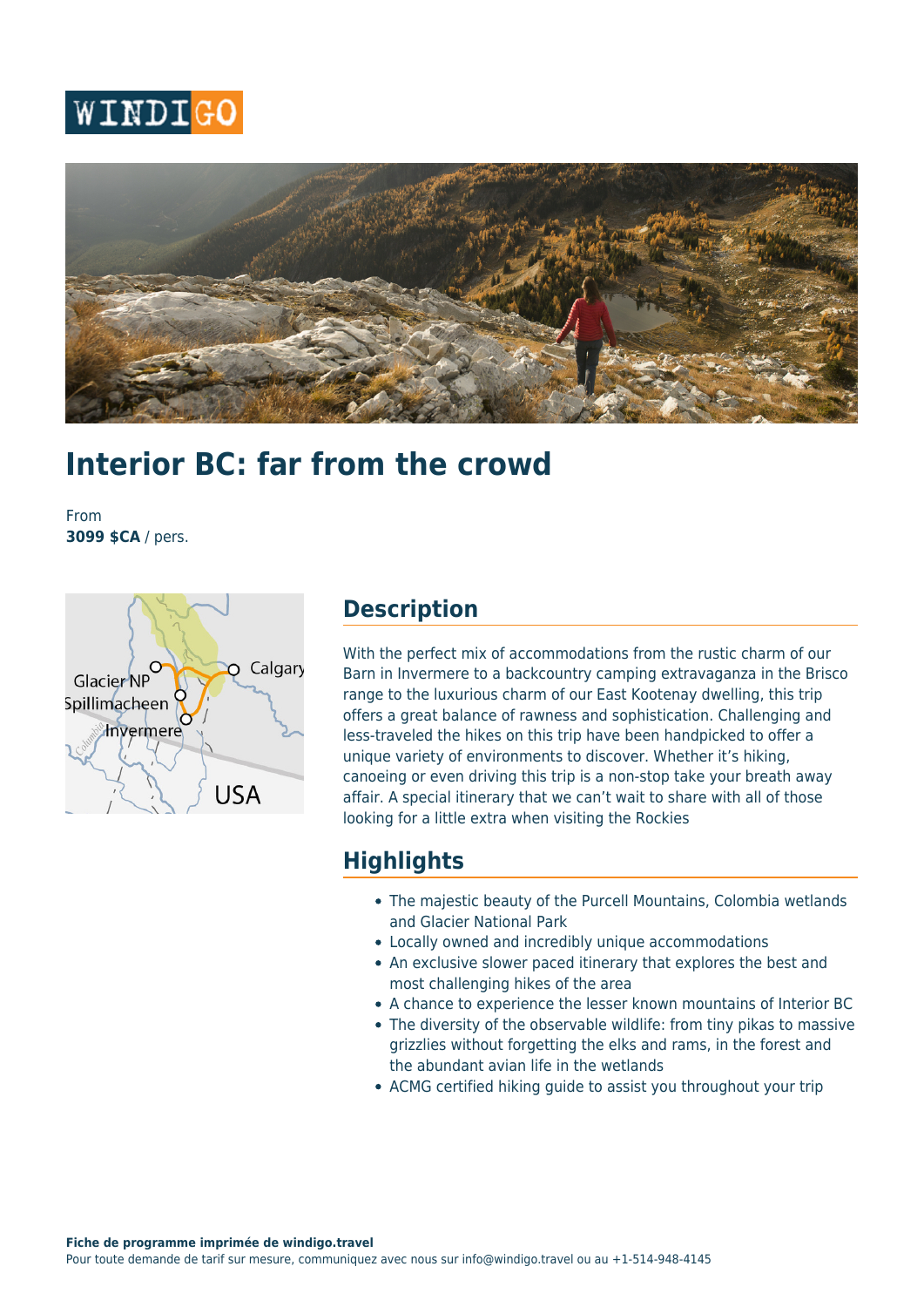# **Itinerary**

#### Day 01 : Calgary – Invermere

This morning you meet up with your certified guide and fellow travelers that will accompany you throughout this journey. Leaving Calgary along the bow river valley we quickly reach the Foothills of the Canadian Rockies. Continuing deeper into Banff National Park we navigate an ocean of mountains at the feet of giants like Mount Rundle, Cascade, Pilot and Castle Mountain. Arriving in Invermere in the late afternoon we'll take the time to explore the Wilmer wetlands trail. A short, fairly flat 3 km stroll that will give us a first look of the impressive variety of avian life found here. Returning to the barn we're we'll be able to prepare our meals together, relax in the spa and enjoy the cozy charm of this unique accommodation.

#### Walk

#### **Wilmere Wetlands Trail**



Day 02 : Lake of Hanging Glacier trail

Today, we have a bit of a drive to do over potentially bumpy forest roads in order to reach the trail head of Lake of Hanging Glacier trail. Two footbridges allow us to cross Hell Roaring Creek before reaching a powder-blue lake framed by ice-stacked mountains. The trail passes many cascading waterfalls and offers great views of the surrounding mountains. A steady climb takes you over avalanche slopes before you get your breath taken away, as you get your first glimpse of the steep granite headwall with Jumbo Glacier spilling over top, groaning and grumbling and occasionally splashing down into the blue lake below. Returning to our accommodation in time to watch the sun dipping low behind the mountains and prepare our dinner in great company.

#### Hike

#### **Lake of Hanging Glacier Trail**

16 km, 950 m, 5 h



Day 03 : Jumbo Pass hike

We are off today on another bumpy forest road to reach the trailhead of the Jumbo Pass Hike. This trail begins in a logged area and switchbacks up through sub-alpine forest to a pass at 2300m. You will break out of the forest and hike below the impressive ramparts of Bastille Mountain to the south. Continue on towards the pass and you'll soon forget all about Bastille Mountain once you get to Jumbo Pass and stare over at Jumbo and Karnak Mountains to the east, and the massive Horseshoe Glacier draping off the side of Cauldron Mountain to the southwest The trail culminates on a beautiful alpine ridge studded with larch and surrounded by massive peaks

#### **Fiche de programme imprimée de windigo.travel**

Pour toute demande de tarif sur mesure, communiquez avec nous sur info@windigo.travel ou au +1-514-948-4145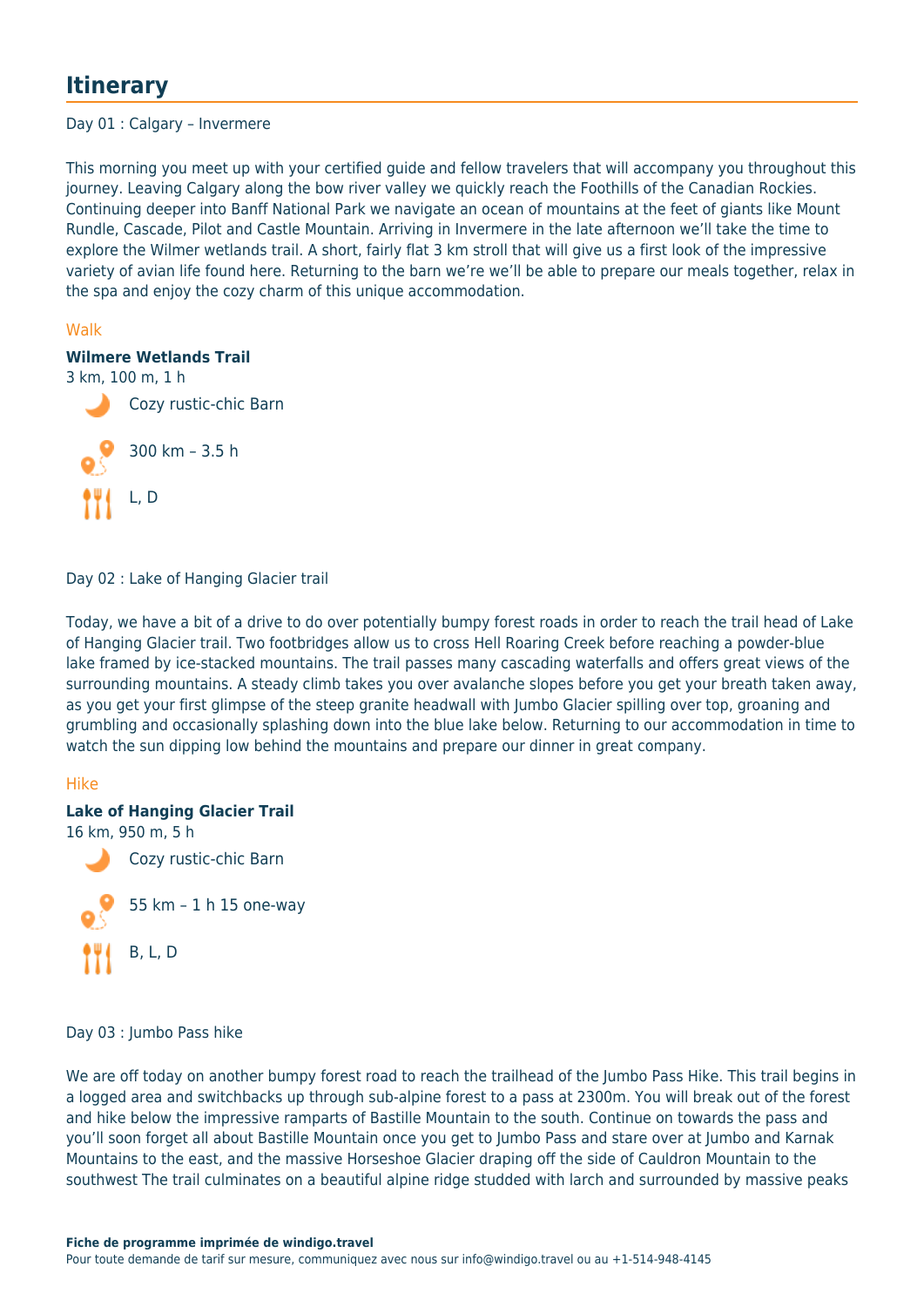and glaciers. Back to the barn for another great evening.



Day 04 : Road to our Backcountry Camping

Leaving Invermere we head North to reach the start of the trail that will take us to the heart of the Purcell mountain range where is nestled this quaint little teahouse on the shores of an alpine tarn. It is here, in this surreal setting, that we will set up our basecamp for the next 2 nights at the foot of The Judge mountain. The trail is offering some of the most breathtaking scenery in BC. To reach our base camp, we travel the 5.7 km that separate us from the Lodge and teahouse where we'll enjoy our dinner as a group tonight. This hike is a testament to the impressive strength of the avalanches that left behind an impressive quantity of debris in 2017 after a winter season of heavy snowfall. All you have to do is pack your sleeping bag as all camping equipment and meals will be provided on location. It might be remote but you'll have access to a clean and comfortable outhouse and a hot shower. There is even a canoe and few rods kicking around to try out a bit of fishing at the end of the day.

#### Hike

#### **Trail to Tea House**

5.7 km, 630 m, 2 h



Day 05 : Hiking the Judge

We tackle one of the most beautiful hikes of this trip. At 2752 m, The Judge is the highest mountain in the area and offers incredible views of Mt. Assiniboine, the Beaverfoot range and Kootenay River valley. From our campsite we head southeast to reach the ridge line that ends with a moderate scramble for the last couple hundred meters to the peak. A well worth effort rewarded by the views on the emerald lakes and and the mirage created by the superposition of all these mountain ranges on the horizon. We return to our campground to relax, gaze at the mountains we've just explored and enjoy the starlit sky.

#### Hike

**The Judge** 7.6 km, 420m, 5 h



Wilderness camp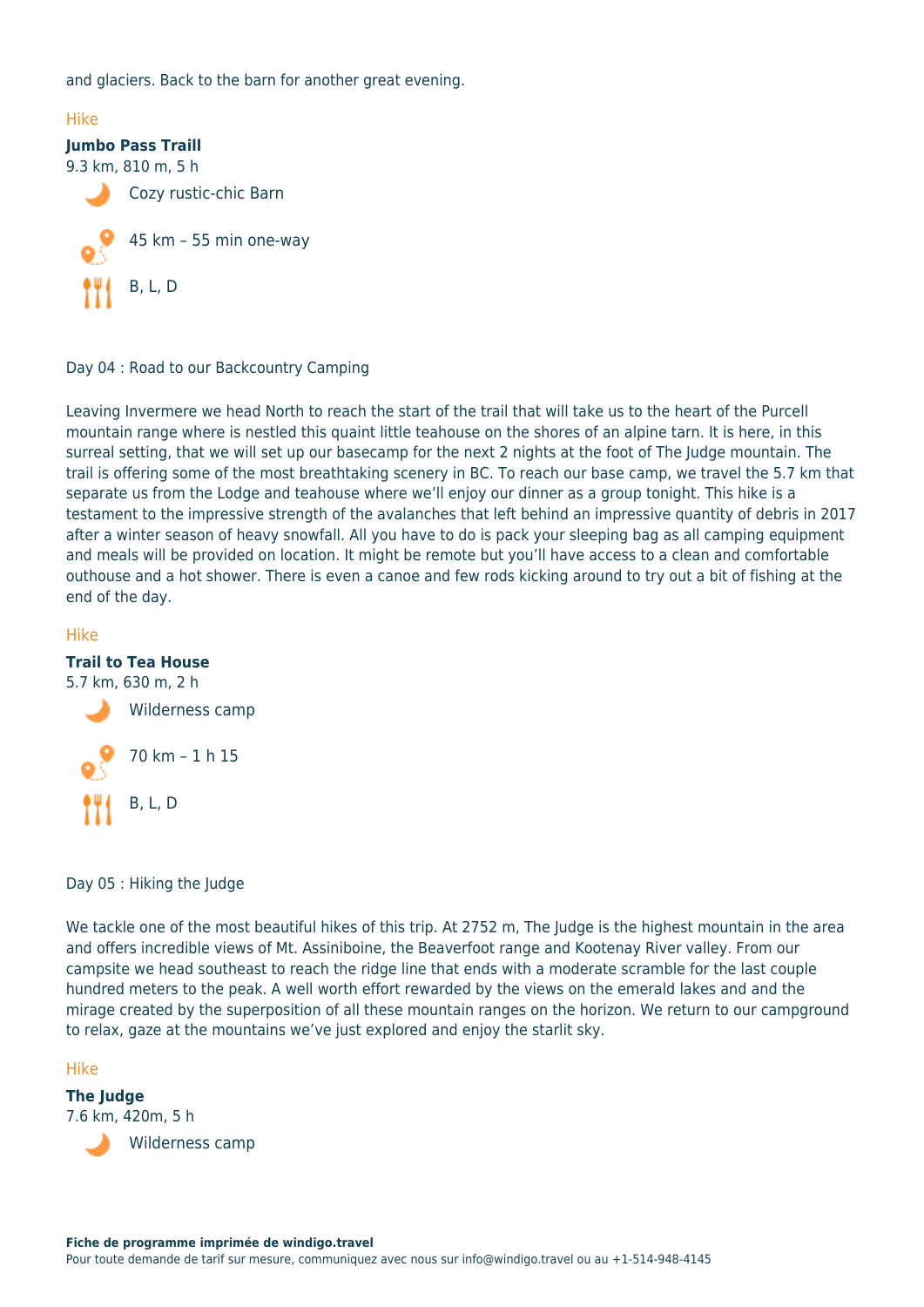

Day 06 : Canoeing the Columbia River

After a hearty brunch breakfast, we grab some snacks before heading back down to our vehicule. It's never easy to leave such an enchanting place but the finale should comfort you. After returning to the vehicle, we stop to paddle the Columbia River. We will have to cross a system of suspension bridges to reach our canoes and enter, one of the longest undisturbed wetland ecosystems in North America. This protected area is a sanctuary to more than 216 animal species including birds, fish, reptiles, amphibians and mammals. We'll get to discover it all on a lazy paddle down the river. In the late afternoon we make our way to the homely hideaway in the rawness of the Kootenay Rockies that will be our base for the next 3 nights. With its rustic-chic décor and justright amount of mountain luxury the lodge not only offers life-changing views, as they say, but also phenomenal cuisine that we will have the pleasure of sampling. But perhaps one of the best things about the lodge is that it's a stonethrow away from Glacier National Park, the birthplace of mountain climbing in North America that is ours to explore for the next 2 days.

#### Hike & Paddle

# **Hike back down from Tea House** 5.7 km, 630 m, 2 h **Paddling the Columbia River** at leisure Luxury lodge 160 km – 2 h B, L, D

Day 07 : Perley Rock Trail

Today we take on one of the most challenging hikes of the trip. An ambitious ascent that our legs, trained by all the summits of the last days, will allow us to climb. We first warm up our muscles on a moderate slope until we cross Vaux Creek and climb the mountain steeply. All the little stops along the way to catch our breath and rest our legs will let us to admire the Sir Donald and Perley rock cirque. The trail ends at a viewpoint overlooking the vast and otherworldly expanse of the Illecillewaet Icefield. Return to our lodge for an outdoor barbecue dinner and some well deserved rest

#### Hike

#### **Perley Rock Hike** 11 km, 1143 m, 5 h



Day 08 : Hiking the Asulkan Valley Trail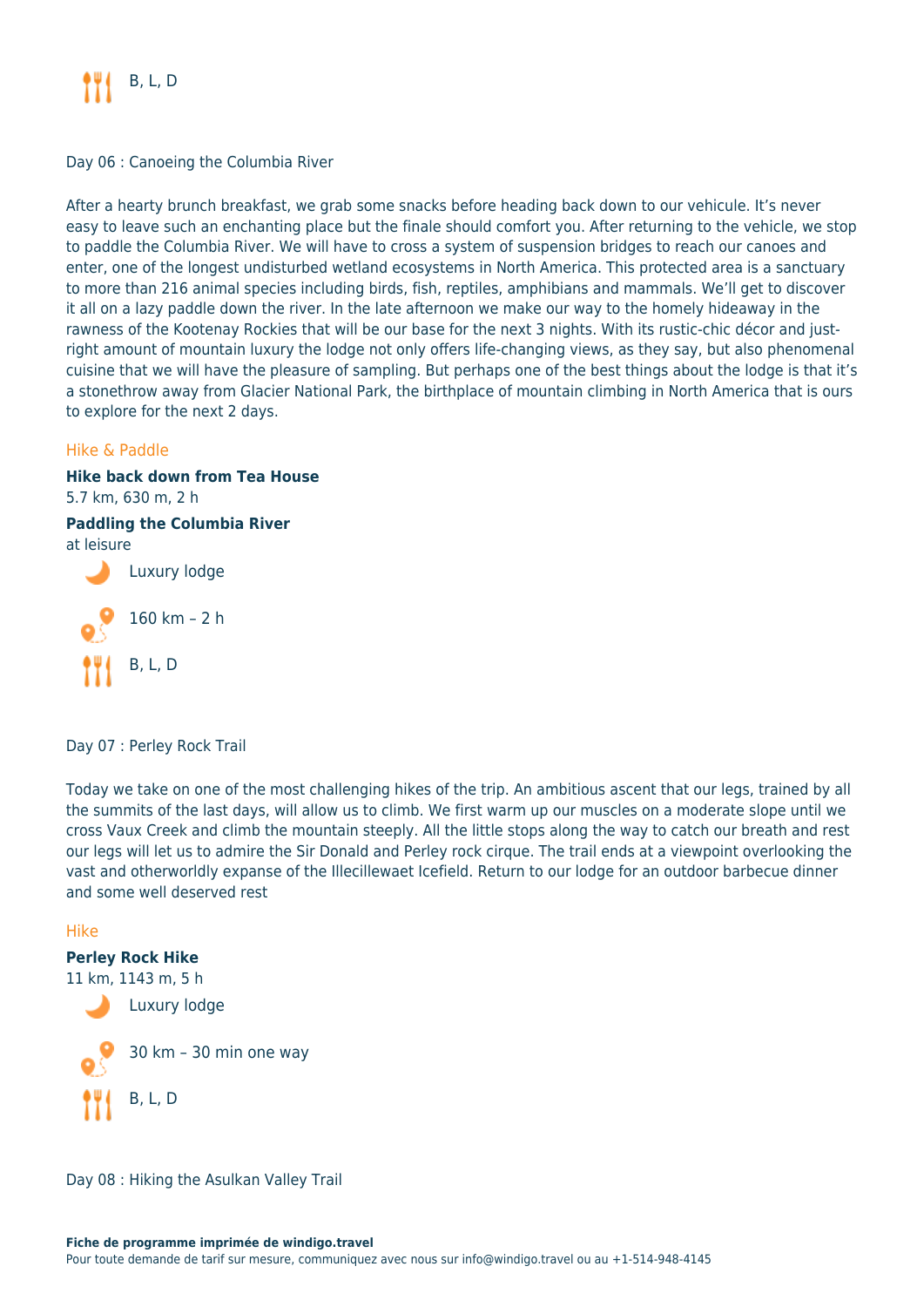For our last hike we have chosen one of the park's signature trail. The Asulkan Valley Trail, is another one of glacier's steep and strenuous hike but glacier views, mountain scenery, waterfalls and a pleasant valley walk through forests and across avalanche paths combine to make the Asulkan valley trail a MUST when in the area. The trail runs alongside Asulkan Brook before bridging it high on a slope. After the bridge, the ascent steepens as it climbs the narrow crest of a moraine. The trail finishes on a ridgetop bearing the hut. The trail ends at Asulkan Hut where we can stop to enjoy a lunch before returning to our lodge for a final gourmet meal at the end of an exceptional adventure.

#### Hike

#### **Asulkan Valley trail**



Day 09 : Calgary – End of the trip

After the last breakfast, we make our way back to Calgary for the return flights or post-tour accommodations.



#### **Note:**  $B = b$ reakfast  $L =$ lunch  $D =$  diner

#### **Itinerary note:**

The guide reserves the right to modify the itinerary for the group's safety depending on the weather and general operating conditions.

# **Dates & prices**

8 August – 17 August 2022 **3099 \$CA**

Guided in french

30 August – 8 September 2022 **3099 \$CA**